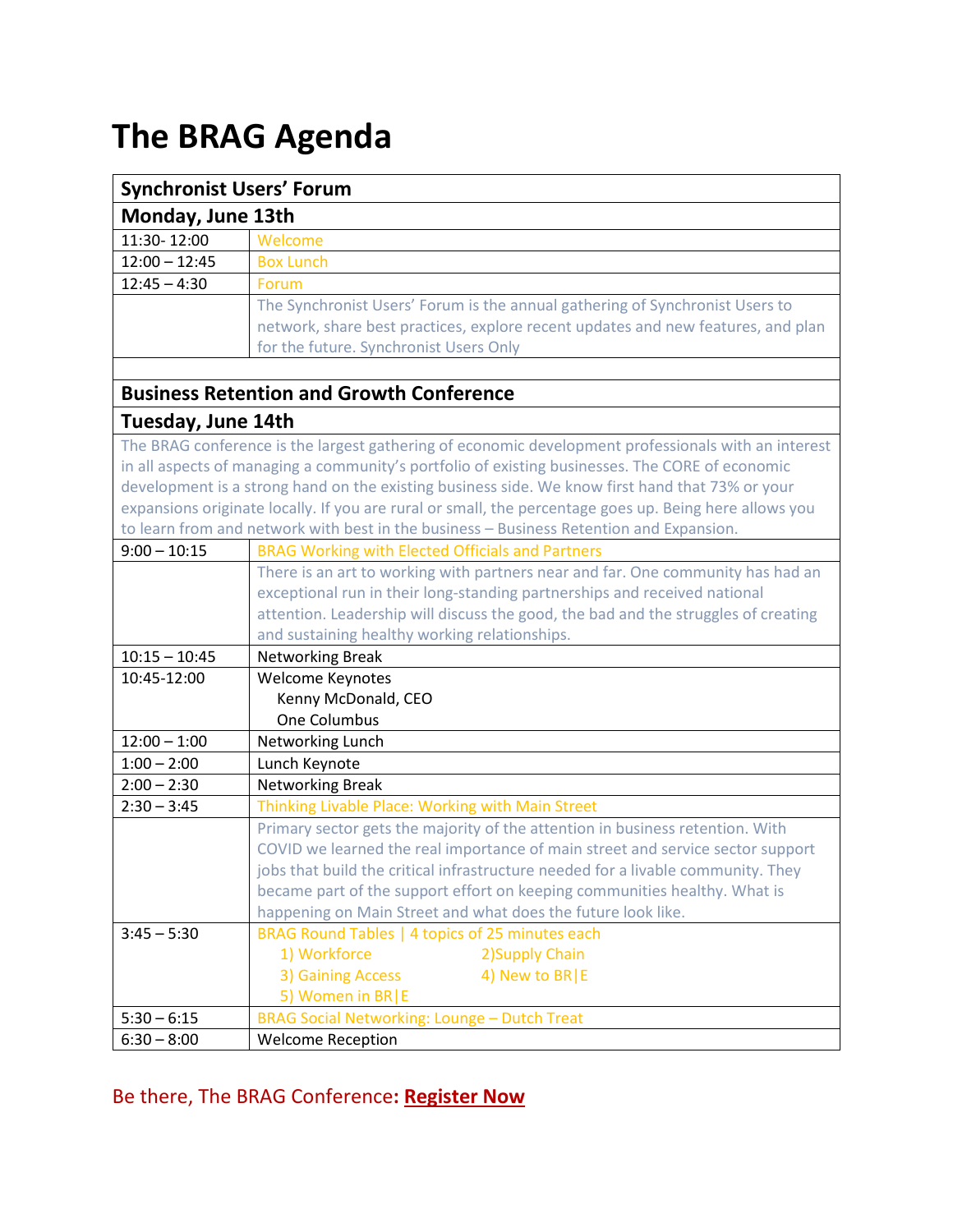| <b>Business Retention and Growth Conference</b> |                                                                                      |
|-------------------------------------------------|--------------------------------------------------------------------------------------|
| <b>Wednesday June 15th</b>                      |                                                                                      |
| $8:00 - 9:00$                                   | <b>Breakfast</b>                                                                     |
| $9:00 - 10:15$                                  | <b>BRAG Supply Chain: What I need to Know</b>                                        |
|                                                 | Persistent problems with supply that emerged with the pandemic are forcing           |
|                                                 | dramatic changes in supply relationship impacting everyone and stressing             |
|                                                 | business relationships. Global and national trade constraints are driving ever       |
|                                                 | higher inland freight rates. We will be updating on the latest.                      |
|                                                 |                                                                                      |
| $10:15 - 10:45$                                 | Networking Break<br>BRAG What the Future Holds for Commercial Real Estate            |
| 10:45-12:00                                     |                                                                                      |
|                                                 | The changing landscape for commercial real estate is already impacting               |
|                                                 | local economic development. National benchmark data shows impacts of                 |
|                                                 | 30% Office, 45% Production, and 40% Warehouse/Distribution. Our panel                |
|                                                 | of Real Estate Brokers will give us an update from their perspectives.               |
| $12:00 - 1:00$                                  | Networking Lunch                                                                     |
| $1:00 - 2:30$                                   | Federal Partners Panel & Keynote                                                     |
|                                                 | Census, Bureau of Economic Analysis, Bureau of Labor Statistics                      |
| $2:30 - 3:00$                                   | <b>Networking Break</b>                                                              |
| $3:00 - 4:15$                                   | BRAG Using Data to Tell Your Stories: Existing Business, Organization, Community     |
|                                                 | A core role of business retention is to understand what is going on behind the       |
|                                                 | walls. Data is captured though the executive interview process. Applying the         |
|                                                 | results within the organization is just step 1. Creatively used, the data we collect |
|                                                 | can be used to tell the story of our business community, our organization, and our   |
|                                                 | community to multiple audience who want to know. Furthermore, your data can          |
|                                                 | be used to influence outside organizations and the decisions they make.              |
|                                                 | Context matters. Learn about the 2022 BR E National Benchmarking                     |
|                                                 | Challenge results and the story they tell us about what is happening in our          |
|                                                 | individual communities.                                                              |
| $4:15 - 5:15$                                   | <b>Site Selection Panel</b>                                                          |
|                                                 |                                                                                      |

### Be there, The BRAG Conference**: Register Now**